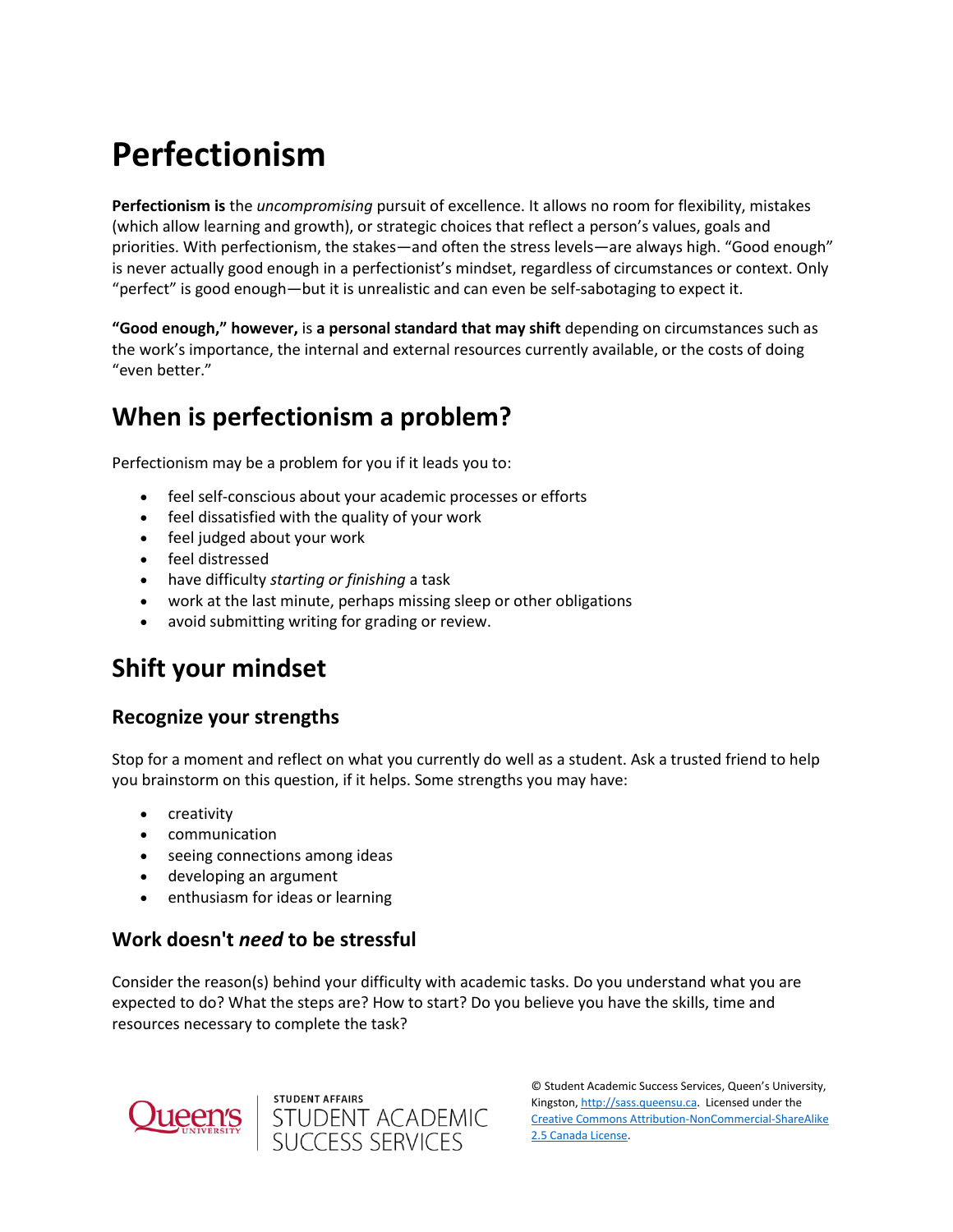You can choose to reduce the stress of academic perfectionism if you:

- understand what you need to do, and how to do it
- use good time management and positive self-talk habits
- get help when you need it.

#### **You are not your work**

As a student, your work will be discussed, graded or judged on its merit. However, your work does not equal, or even reflect, your worth as a person. Every person is inherently and equally valuable, regardless of what we do, produce, or know. Of course, your work may reflect the time and effort you've put into it, or your skill or talent in that subject area…but it does not reflect your value as a human being. **We are all much more than our work.**

### **Develop regular work habits**

Perfectionism can paralyze you when you need to work, but creating **routines and habits** can help you get to work even when perfectionist thoughts crop up.

Have a regular work schedule; our **[time management tools](https://wp3-dev.its.queensu.ca/ha/sasswww/resources/managing-your-time-university)** may help you set one, or you can **[book an](https://wp3-dev.its.queensu.ca/ha/sasswww/academic-support/appointments)  [appointment](https://wp3-dev.its.queensu.ca/ha/sasswww/academic-support/appointments)** with an academic skills specialist to get some help.

 Try working for 90 minutes, then take a break or do an unrelated task for an hour; or work for a 3-hour block (three 50-minute blocks of work separated by two 10-minute breaks); or work for 25 minutes and then take a 5-minute break, or use any pattern that works for you.

Before you start work, set a clear, concrete goal (e.g., complete three math problems, create a diagram, write to a certain word count, locate five good research sources, etc.). Give yourself a realistic amount of time to reach this goal.

Break a large project into smaller, more manageable pieces. For example, think of a long essay as being a series of paragraphs that you can write one at a time.

- Try the **[SASS assignment planner](https://wp3-dev.its.queensu.ca/ha/sasswww/assignments)** or the **[thesis manager](https://www.queensu.ca/sgs/research/thesis-dissertation-showcase)** to set mini-deadlines for each stage of a big project.
- See our writing process resource for advice on writing in stages.
- There is no "correct" order for writing a draft. If you feel reluctant to start, begin by writing the section you're most ready to write, or the part that will be easiest/most interesting/most fun.

If you are stuck with something after putting in reasonable effort on it, note down why you think you are stuck, and make a note to come back to it later or get help with it—then move on.

Start a thinking / writing journal, to track your thought development and encourage positive reflection:

- Finish each work session by posing a question to yourself based on this day's work: something you didn't quite understand, or something you want to think more about.
- Start each work session by recording any thoughts you may have had since yesterday's session.





© Student Academic Success Services, Queen's University, Kingston[, http://sass.queensu.ca.](http://sass.queensu.ca/) Licensed under the [Creative Commons Attribution-NonCommercial-ShareAlike](http://creativecommons.org/licenses/by-nc-sa/2.5/ca/)  [2.5 Canada License.](http://creativecommons.org/licenses/by-nc-sa/2.5/ca/)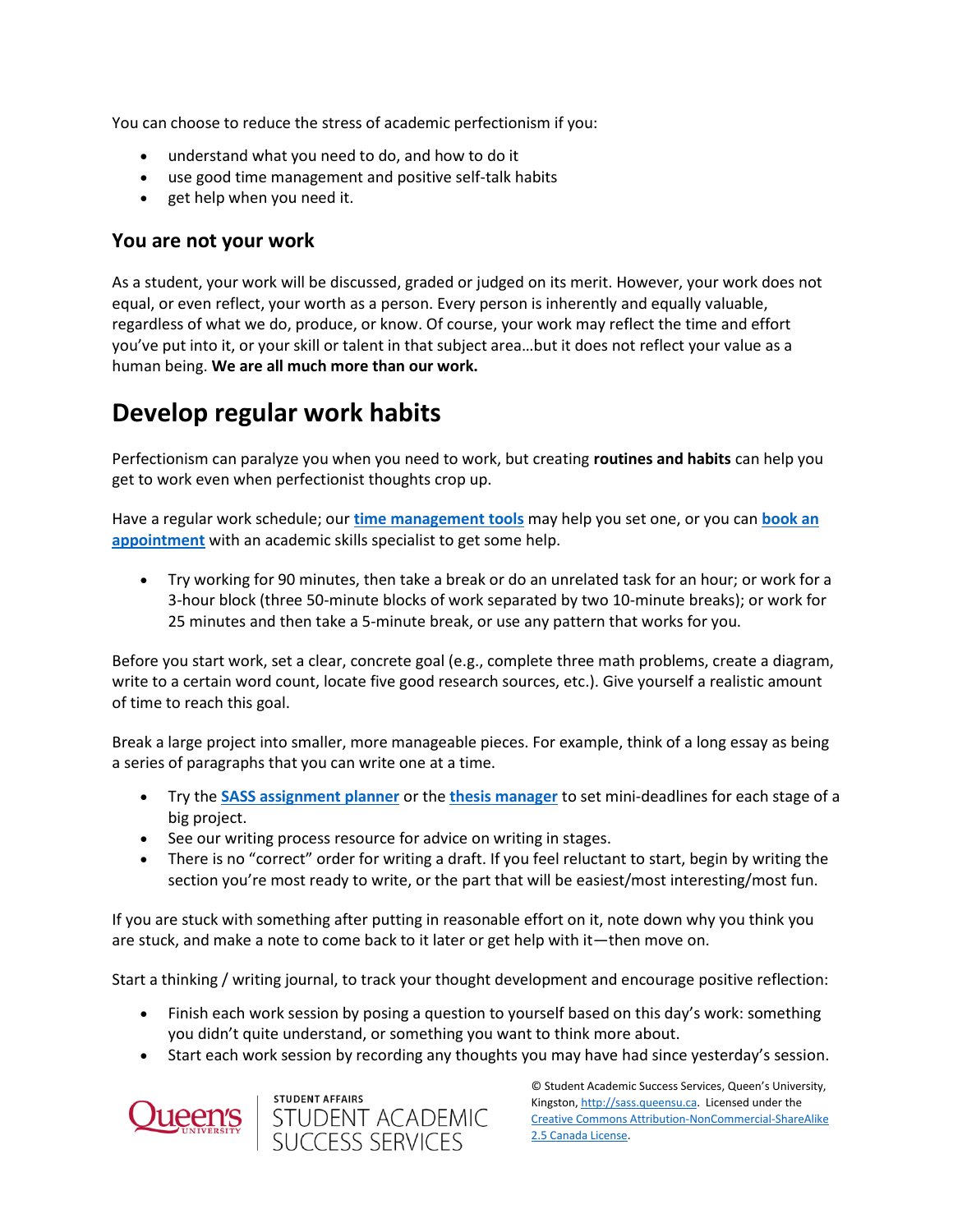• If you lose track of the development of your line of reasoning or direction, review your journal for clues.

### **Listen to your inner coach and ignore your inner critic**

We all have an inner dialogue that has developed over our lifetimes, which reflects the experiences we have had. Those voices can inspire us and help us make good choices, but they can also feed our insecurities and feelings of inadequacy. Are your inner voices helpful to you or holding you back?

Think of your inner dialogue or self-talk as coming from a "coach" or a "critic."

Your *coach* helps you grow and face new challenges. Your coach might tell you,

- "You are creative / hardworking!"
- "You come up with good ideas."
- "You can correct your work before you submit it."
- "It's ok to be messy while you explore ideas."
- "Mistakes help you learn. Keep trying!"

Your *critic* keeps you fixed, scared and dissatisfied with your efforts and results. Your critic might say things like,

- "You'll never be good enough / get it right."
- "Your ideas / work are below standard."
- "The prof thinks you're dumb / you're going to fail."
- "They made a mistake letting you into this program."

To help yourself hear your coach and ignore your critic:

- Picture your coach and your critic sitting on each of your shoulders
- Create a visual image that makes sense for you, to capture the words or feelings that each evokes.
- Feed the one you want—you have a choice.
- Practice calling on your supportive coach when you sit down to work, or face a challenging academic task
- Refute your critic
- Ask yourself:
	- o What's the *worst* that can happen?
	- o How *likely* is this to happen?
	- o Is there any *evidence* that contradicts this negative view?
	- o Am I looking at the *whole* picture?
	- o I am being *realistically* objective?
- As you become more aware of your critic's attacks, imagine putting your critic in a sealed box, or simply walking away from them.

Get back to work! You do not need to be held hostage by your own negative thoughts.





© Student Academic Success Services, Queen's University, Kingston[, http://sass.queensu.ca.](http://sass.queensu.ca/) Licensed under the [Creative Commons Attribution-NonCommercial-ShareAlike](http://creativecommons.org/licenses/by-nc-sa/2.5/ca/)  [2.5 Canada License.](http://creativecommons.org/licenses/by-nc-sa/2.5/ca/)